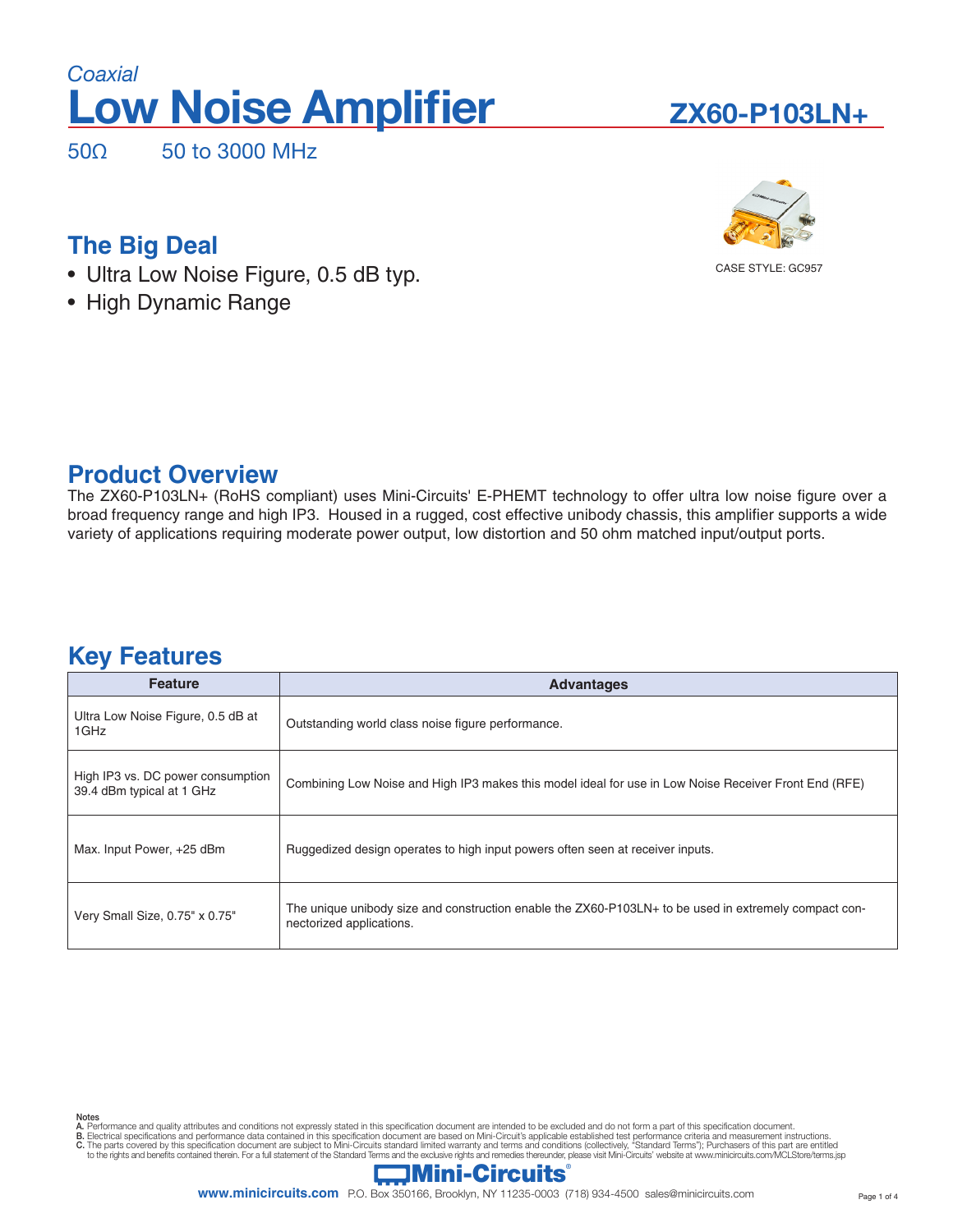# **Low Noise Amplifier** *Coaxial*

## 50Ω50 to 3000 MHz

### **Features**

• wideband, 50 to 3000 MHz, usable to 3500 MHz

- low noise figure, 0.5 dB typ.
- output power up to 22.5 dBm typ.
- ESD protection at input • protected under US Patent 8,803,612

## **Applications**

- front-end amplifier
- cellular
- GPS
- bluetooth
- lab
- instrumentation • test equipment

### **Electrical Specifications at 25°C**

| . .<br><b>Parameter</b>             | <b>Condition (MHz)</b> | Min.                     | Typ.    | Max.              | <b>Units</b> |
|-------------------------------------|------------------------|--------------------------|---------|-------------------|--------------|
| <b>Frequency Range</b>              |                        | 50                       |         | 3000              | MHz          |
|                                     | 50                     |                          | 1.2     |                   |              |
|                                     | 500                    |                          | 0.4     |                   |              |
| Noise Figure                        | 1000                   |                          | 0.5     |                   | dB           |
|                                     | 2000                   |                          | $0.6\,$ |                   |              |
|                                     | 3000                   |                          | $1.0$   |                   |              |
|                                     | 50                     | 23.0                     | 25.2    |                   |              |
|                                     | 500                    | 18.0                     | 20.3    |                   |              |
| Gain                                | 1000                   | 13.5                     | 15.6    |                   | dB           |
|                                     | 2000                   | $_{\rm 8.0}$             | 10.0    |                   |              |
|                                     | 3000                   | 4.5                      | 6.9     |                   |              |
|                                     | 50                     |                          | 19.8    |                   |              |
|                                     | 500                    |                          | 22.3    |                   |              |
| Output Power @ 1 dB compression     | 1000                   |                          | 22.4    |                   | dBm          |
|                                     | 2000                   |                          | 23.2    |                   |              |
|                                     | 3000                   |                          | 23.8    |                   |              |
|                                     | 50                     |                          | 36.9    |                   |              |
|                                     | 500                    |                          | 39.7    |                   |              |
| Output IP3                          | 1000                   |                          | 39.4    |                   | dBm          |
|                                     | 2000                   |                          | 42.6    |                   |              |
|                                     | 3000                   |                          | 44.3    |                   |              |
|                                     | 50                     |                          | 2.15    |                   |              |
|                                     | 500                    |                          | 1.91    |                   |              |
| Input VSWR                          | 1000                   |                          | 1.65    |                   | dB           |
|                                     | 2000                   |                          | 1.48    |                   |              |
|                                     | 3000                   |                          | 1.27    |                   |              |
|                                     | 50                     |                          | 1.27    |                   |              |
|                                     | 500                    |                          | 1.10    |                   |              |
| Output VSWR                         | 1000                   |                          | 1.47    |                   | dB           |
|                                     | 2000                   |                          | 2.36    |                   |              |
|                                     | 3000                   |                          | 1.80    |                   |              |
|                                     | 50                     |                          | 6.46    |                   |              |
|                                     | 500                    |                          | 5.82    |                   |              |
| Active Directivity (Isolation-Gain) | 1000                   |                          | 6.27    |                   | dB           |
|                                     | 2000                   |                          | 6.99    |                   |              |
|                                     | 3000                   |                          | 7.01    |                   |              |
| DC Supply Voltage                   |                        | $\overline{\phantom{0}}$ | $5.0\,$ | $\qquad \qquad -$ | ${\sf V}$    |
| Supply Current                      |                        | $\qquad \qquad -$        | 95      | 120               | mA           |



CASE STYLE: GC957 *Generic photo used for illustration purposes only*

Connectors Model<br>
SMA ZX60-F

**SMA** ZX60-P103LN+

*+RoHS Compliant The +Suffix identifies RoHS Compliance. See our web site for RoHS Compliance methodologies and qualifications*

Notes<br>A. Performance and quality attributes and conditions not expressly stated in this specification document are intended to be excluded and do not form a part of this specification document.<br>B. Electrical specifications



REV. B ECO-000670 ZX60-P103LN+ SL/TH/CP 191121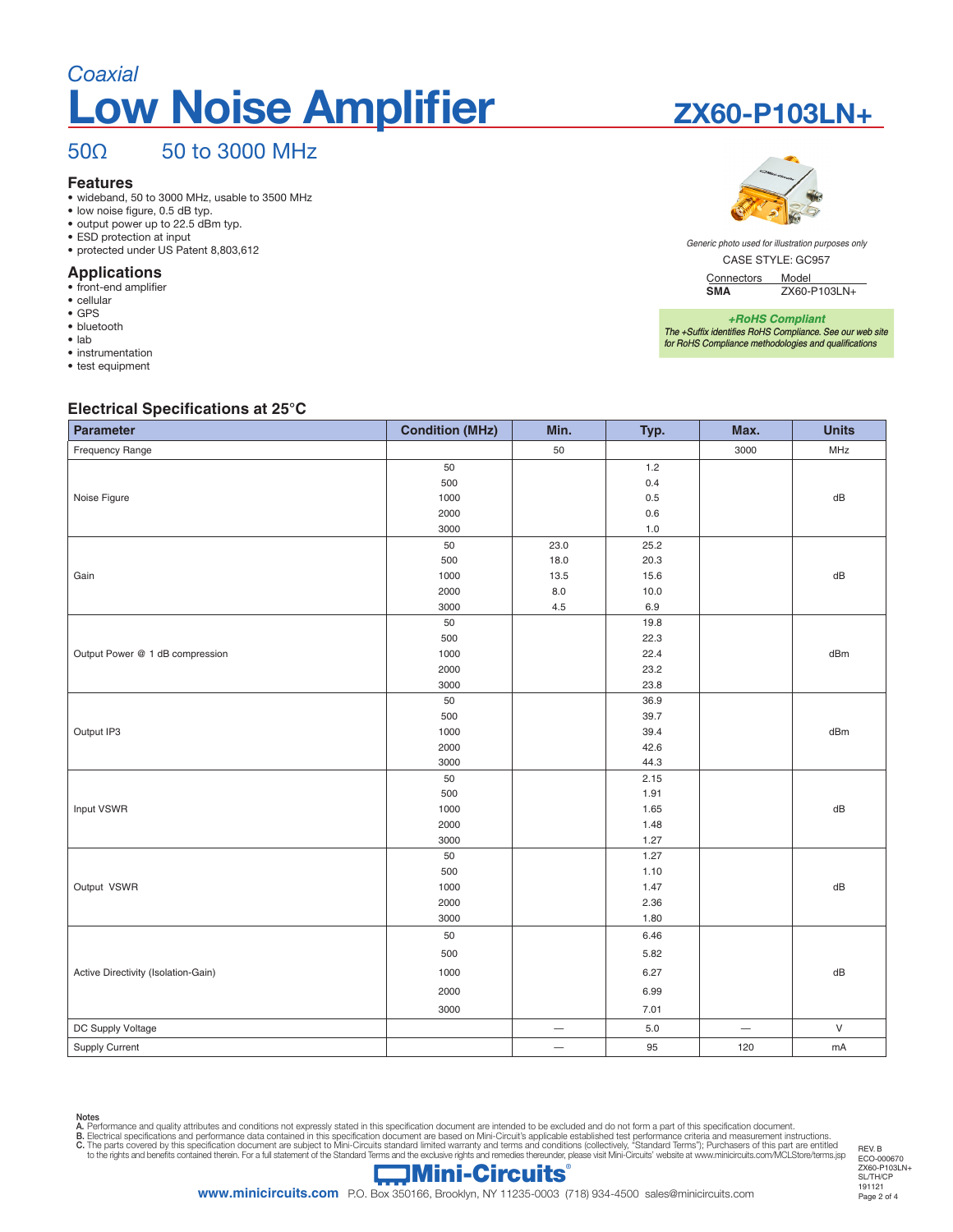### **Maximum Ratings**

| <b>Parameter</b>             | <b>Ratings</b>                     |  |  |  |
|------------------------------|------------------------------------|--|--|--|
| <b>Operating Temperature</b> | -40°C to 85°C Case                 |  |  |  |
| <b>Storage Temperature</b>   | -55 $\degree$ C to 100 $\degree$ C |  |  |  |
| DC Voltage                   | 5.5V                               |  |  |  |
| Input RF Power (no damage)   | $+21$ dBm                          |  |  |  |
| <b>Power Consumption</b>     | 0.66 W                             |  |  |  |

Permanent damage may occur if any of these limits are exceeded.

### **Outline Drawing**





*NOTE: When soldering the DC connections, caution must be used to avoid* ! *overheating the DC terminal. See Application Note. AN-40-010.*

### **Outline Dimensions (** $\frac{inch}{mm}$ **)**

|  |  |  |  |  |  |  |  | A B C D E F G H J K L M N P Q R wt                                                                       |
|--|--|--|--|--|--|--|--|----------------------------------------------------------------------------------------------------------|
|  |  |  |  |  |  |  |  | .106 qrams 106 .16 .16 .17 .45 .59 .33 .21 .22 .14 1.00 .37 .18 .106 qrams                               |
|  |  |  |  |  |  |  |  | 18.80  19.1  11.68  30.0  1.02  4.32  11.4  14.99  8.38  5.33  5.59  3.56  25.40  9.40  4.57  2.69  23.0 |

Notes<br>A. Performance and quality attributes and conditions not expressly stated in this specification document are intended to be excluded and do not form a part of this specification document.<br>B. Electrical specifications